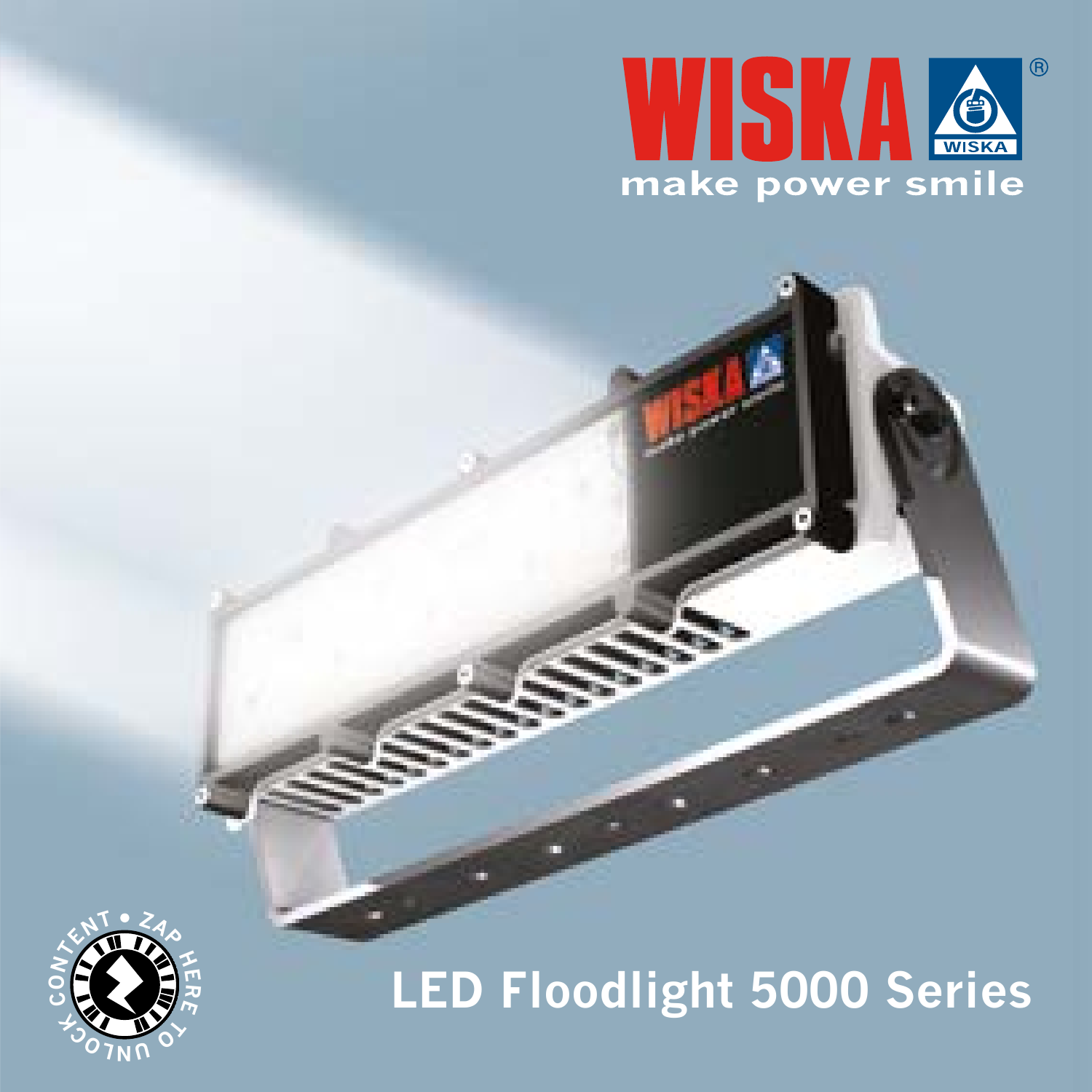## **Key features**



IP66 / 67, saltwater and UV resistant. Individual unit is IP68.



Heat conducting plastic module.



Stainless steel casing.



Luminous flux 4,000 Im / module. 3 different lens types: wide, medium (standard) and narrow beam allow for individual lighting.

Independent modules.



Optional front protection grid.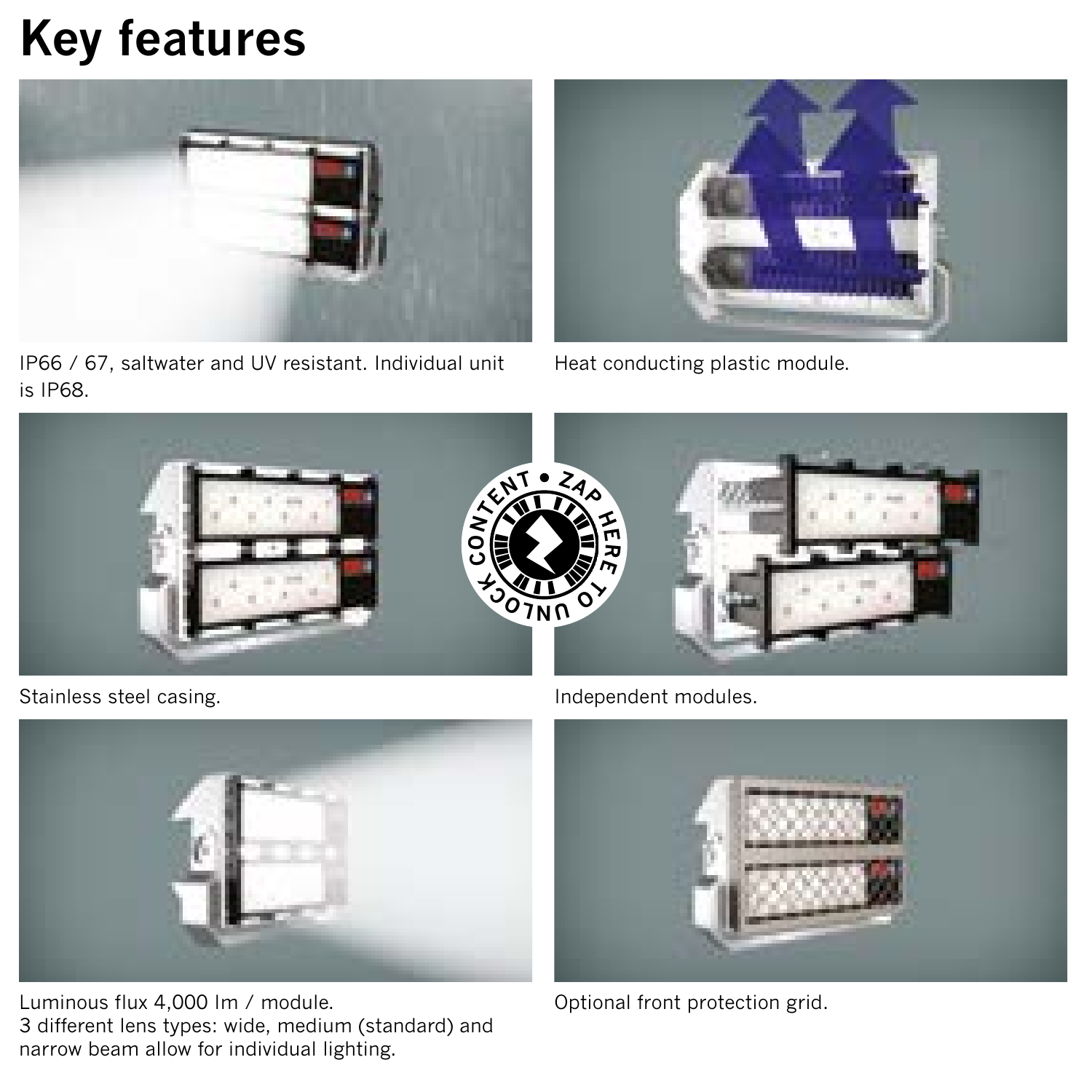# **Luminaire data**

(standard option) and narrow beam.

Zap this page using the Zappar App to unlock product infomation and links to photometric data.

Lens: Narrow Beam

Lens: Medium Beam

Lens: Wide Beam





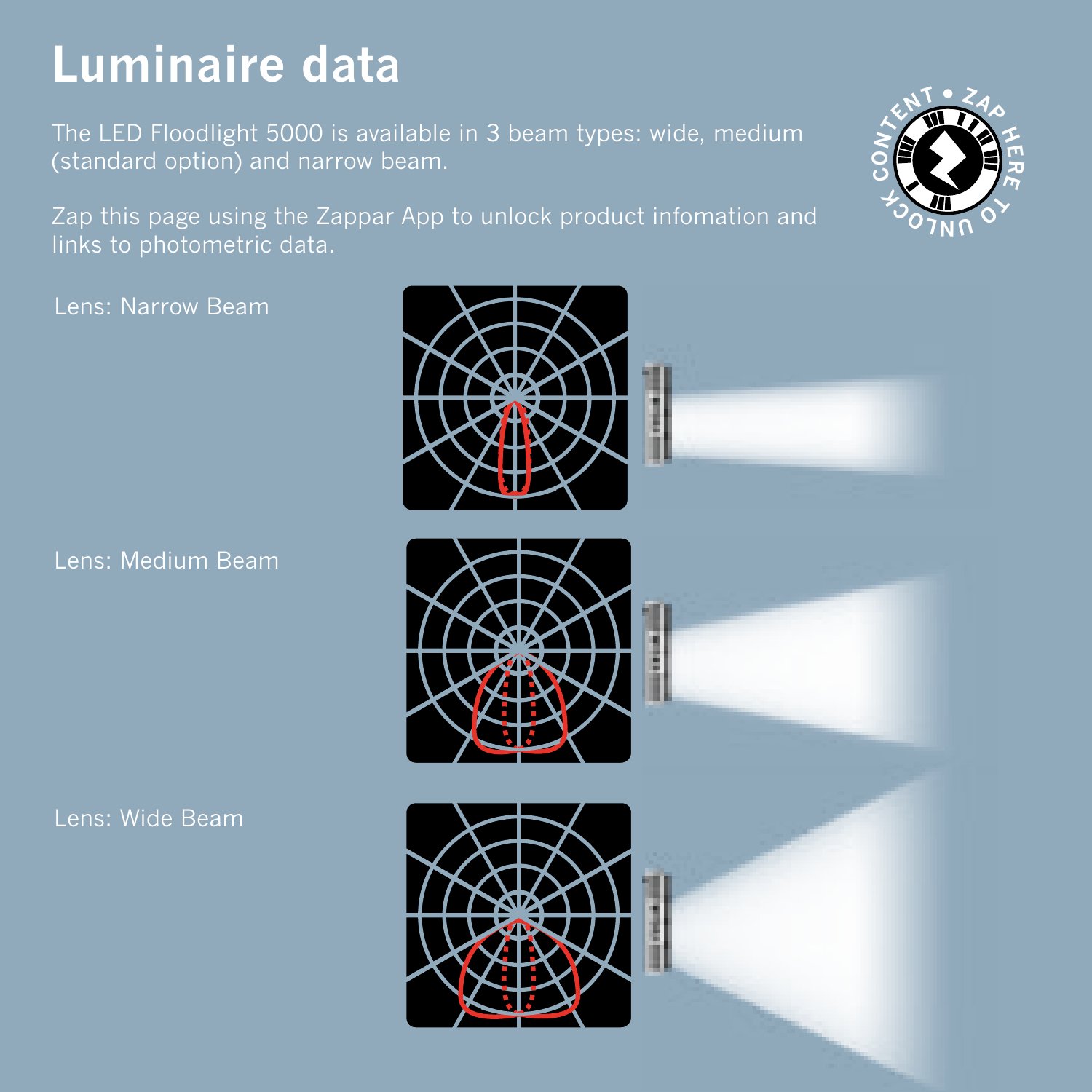# **Built for extreme environments**



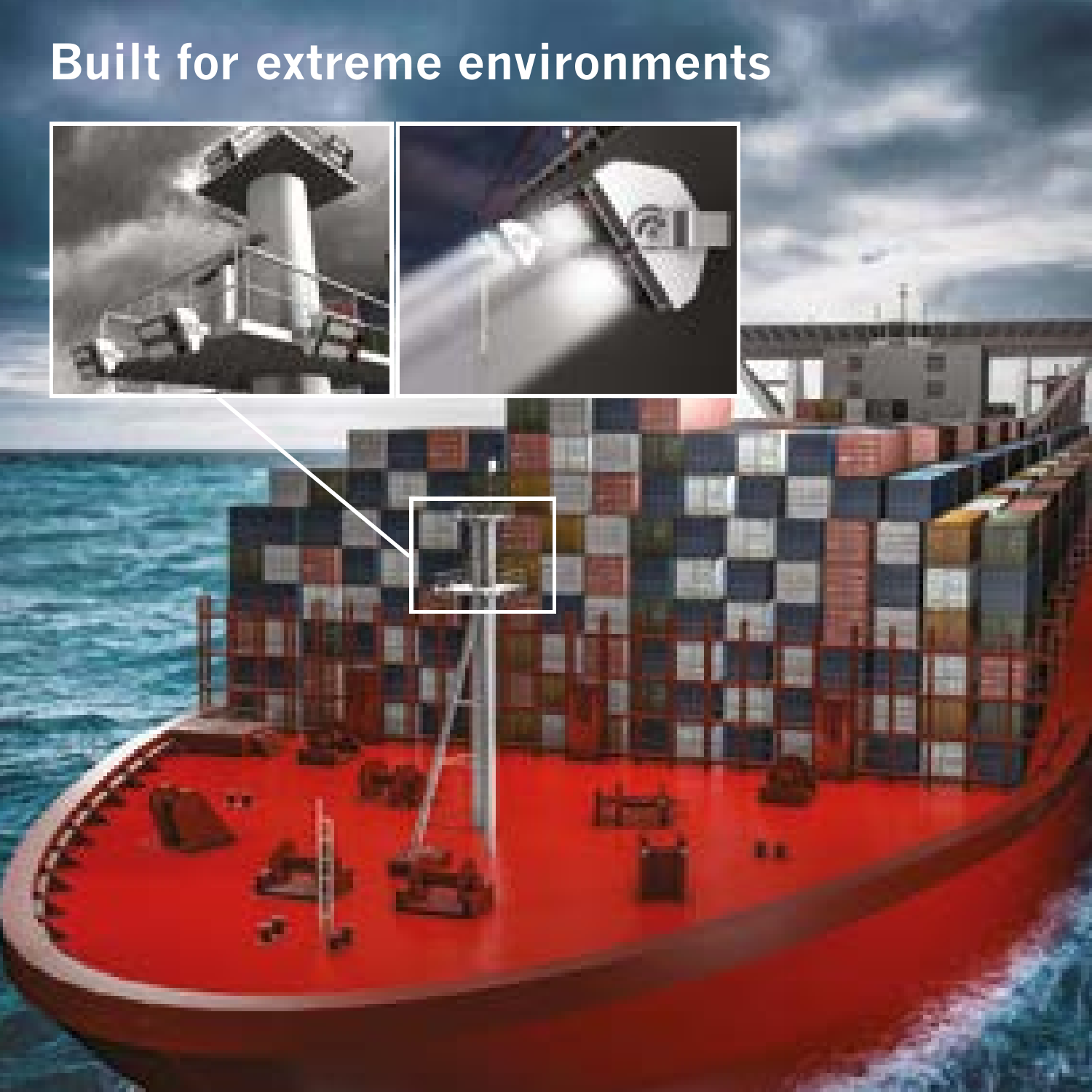### **Manufactured to the highest standards**



At WISKA **we use the latest technology to design, engineer and manufacture our products.**

Technology such as our state of the art robotics machine helping to ensure our lighting modules are assembled accurately and precisely every time.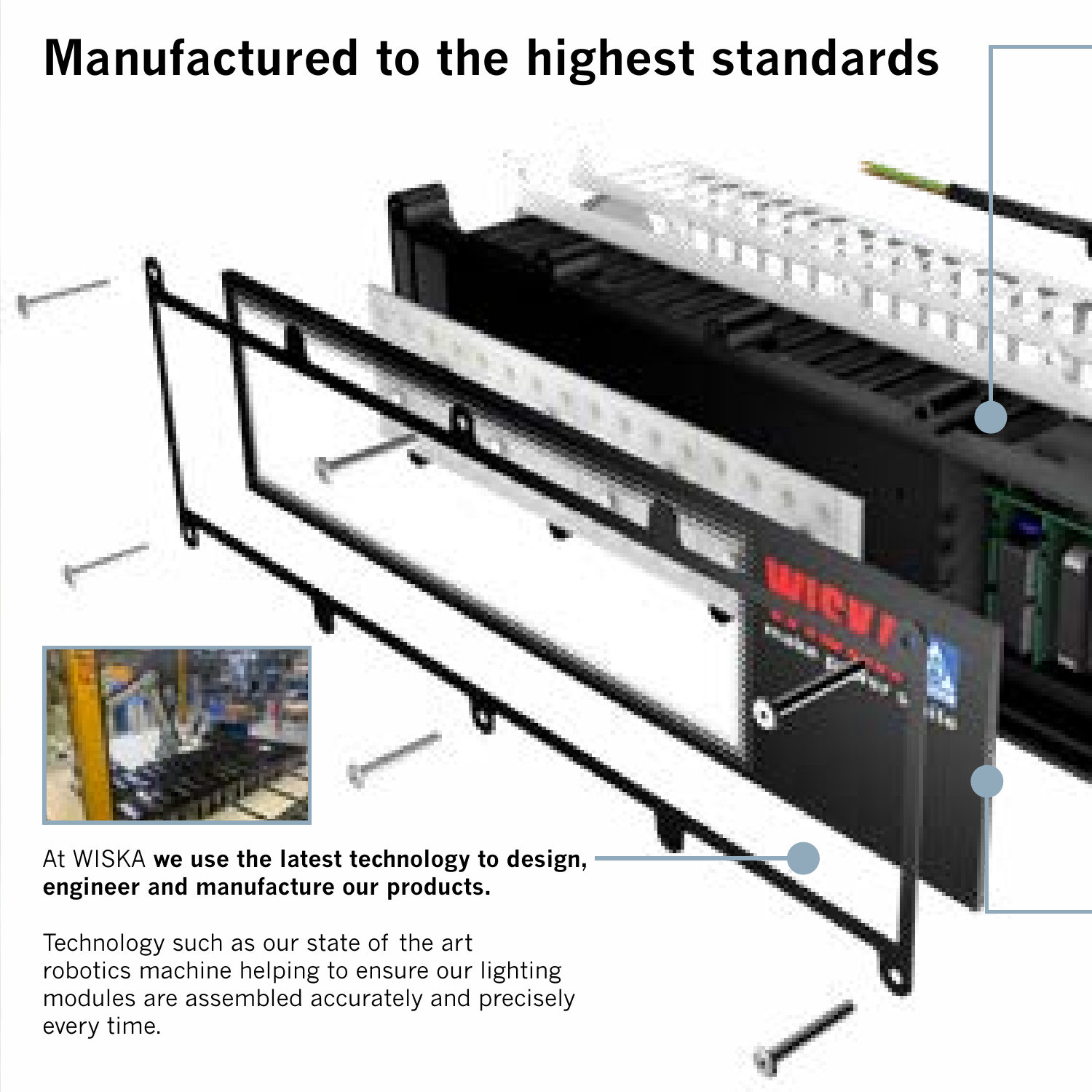As an **expert in plastic manufacturing,** we have used our expertise to design and develop a truly unique plastic housing unit for the LED Floodlight 5000.

This **revolutionary plastic design** conducts the heat, ensuring the unit remains cool. Due to no direct metal being used in the module itself: the LED Floodlight 5000 is **seawater resistant** and **anti-corrosive** making it an **extremely robust** unit for extreme environments.





Stainless steel frame, back cover and mounting bracket.

The VentPLUG allows air to flow through whilst at the same time preventing moisture entering. This helps equalise the pressure inside the unit, **preventing any condensation build-up** and pressure damage to the seals.



**Single module unit is IP68** rated perfectly suited to handle the harsh elements on both land and sea.

Our products are developed and tested extensively, ensuring they **meet the highest demands under the toughest of conditions**.



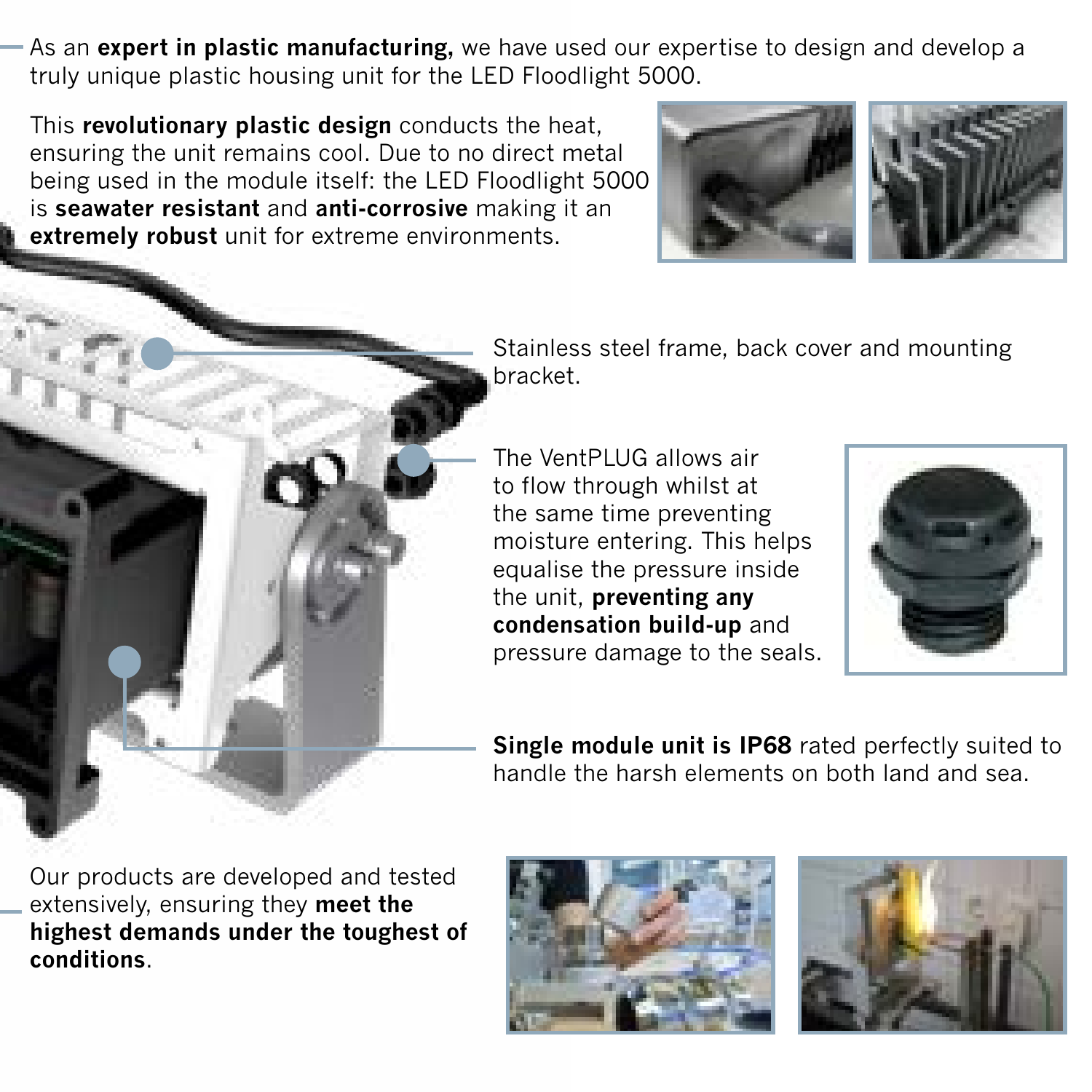### **The series**



|  | 1x40 W                                                                                                  | 2x40W |                                                                                           | 3x40 W | 4x40 W |
|--|---------------------------------------------------------------------------------------------------------|-------|-------------------------------------------------------------------------------------------|--------|--------|
|  | <b>Protection class</b><br><b>Temperature range</b><br><b>Material</b><br><b>Luminous flux</b><br>Power |       | Single module - IP68<br>2.3 & 4 modules - IP66 / 67                                       |        |        |
|  |                                                                                                         |       | -30° C up to 55° C                                                                        |        |        |
|  |                                                                                                         |       | Plastic / stainless steel, corrosion-free,<br>vibration-proof, saltwater and UV-resistant |        |        |
|  |                                                                                                         |       | 4,000 lm / module                                                                         |        |        |
|  |                                                                                                         |       | 40 W / module                                                                             |        |        |
|  | Light colour                                                                                            |       | 5,600 K                                                                                   |        |        |
|  | Average lifetime                                                                                        |       | 50,000 hours (L70 / B10)                                                                  |        |        |
|  | Voltage                                                                                                 |       | 100 - 240 VAC                                                                             |        |        |